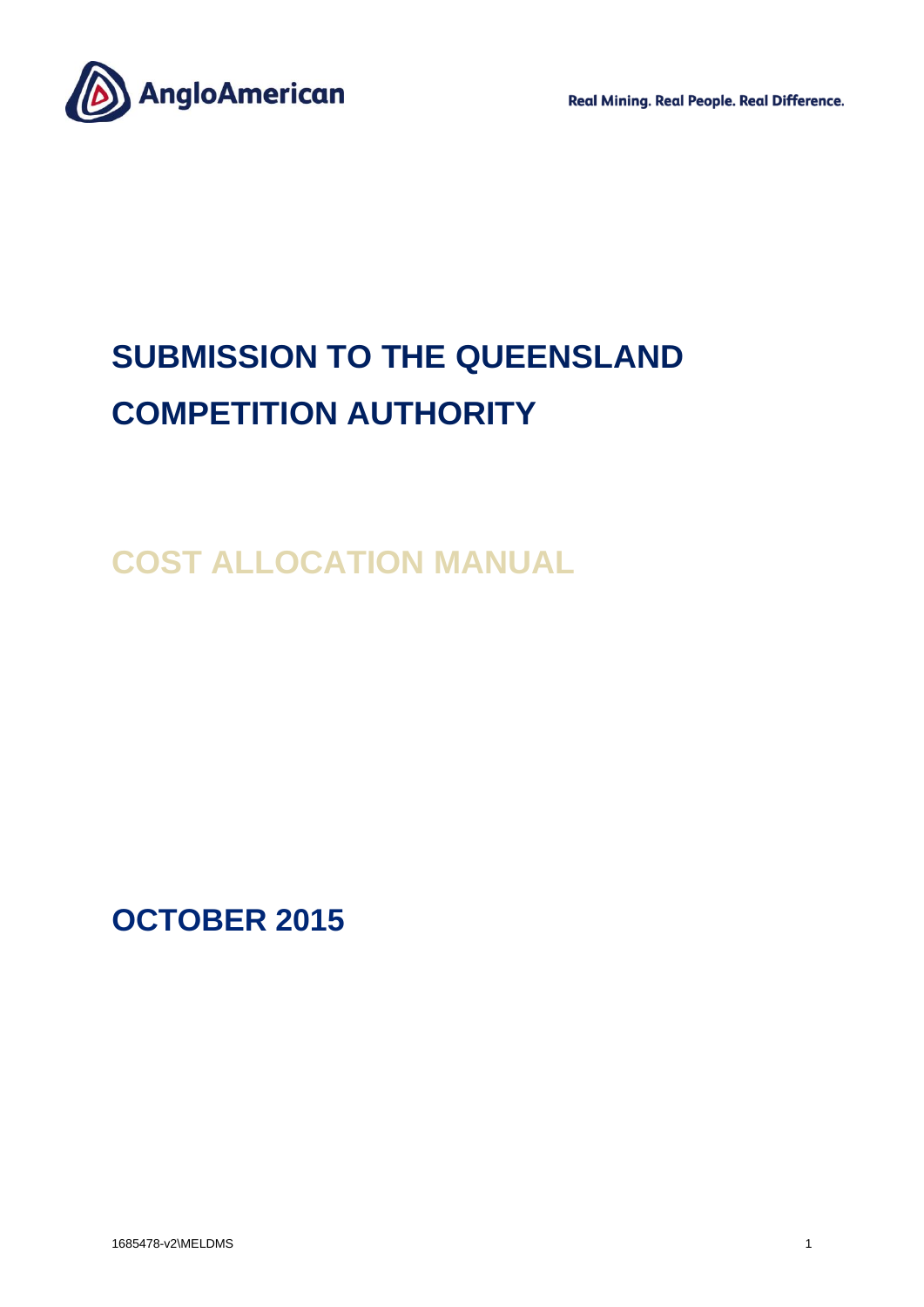



# **Table of contents**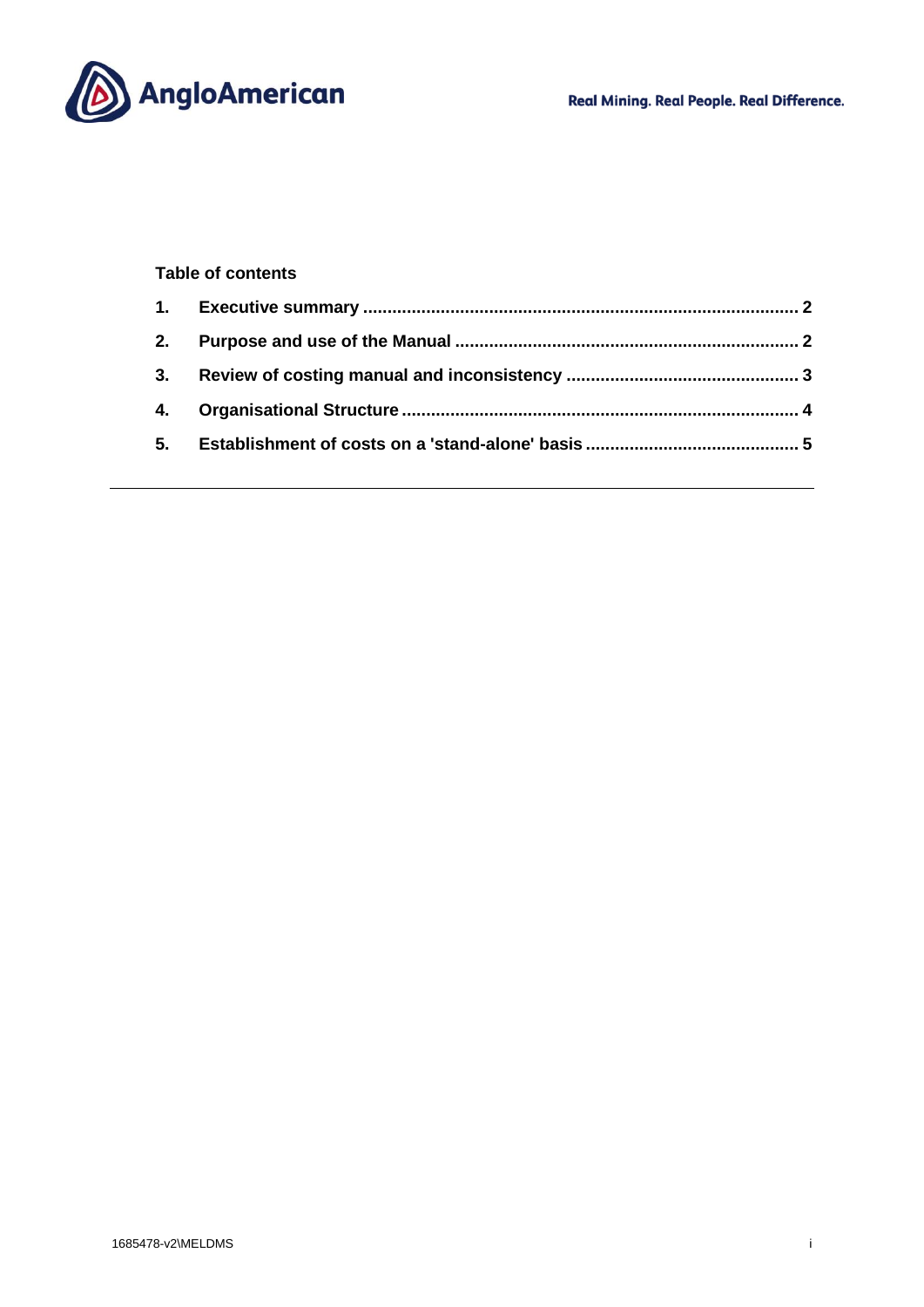

#### **1. Executive summary**

Anglo American Coal Australia (**Anglo American**) welcomes this opportunity to provide a submission to the Queensland Competition Authority (**QCA**) in respect of the amendments to the Cost Allocation Manual (**Manual**) lodged by Aurizon Network.

In summary, Anglo American is of the view that:

- (a) The purpose and use of the Manual is not clear and the principles in the Manual should be consistent with the principles used to establish the MAR and Reference Tariffs;
- (b) The Manual should more clearly set out organisational structure and arrangements of the Aurizon Group; and
- (c) The establishment of costs on a "stand-alone" basis is inconsistent with the principle that Aurizon Network should only be allowed to receive efficient costs. In UT4 Aurizon Network argued that the baseline for costs in UT4 should be based on "actual costs". This resulted in a significant increase in operational and maintenance costs. Anglo American understood that by "actual" costs they meant costs incurred. To the extent that the costs used in UT4 are not based on costs incurred then the QCA should not accept them as a baseline.

# **2. Purpose and use of the Manual**

Part 1 of the Manual sets out the purpose of the Manual. Section 1.1(e) of the Manual seems to say that the QCA has requested Aurizon Network to prepare and submit the Manual *'to satisfy the accounting responsibilities under the Act and financial reporting obligations contained in the Undertaking'*. The Manual is then written on the presumption that its use is solely for the determining costs to be allocated solely for financial reporting purposes. Although it is not entirely clear, the Manual seems to suggest that it is not to be used for determining, amongst other things:

(a) whether capital costs should be allocated to Below Rail Services for the purposes of being included in the Regulated Asset Base (**RAB**) and therefore recovered from the users; or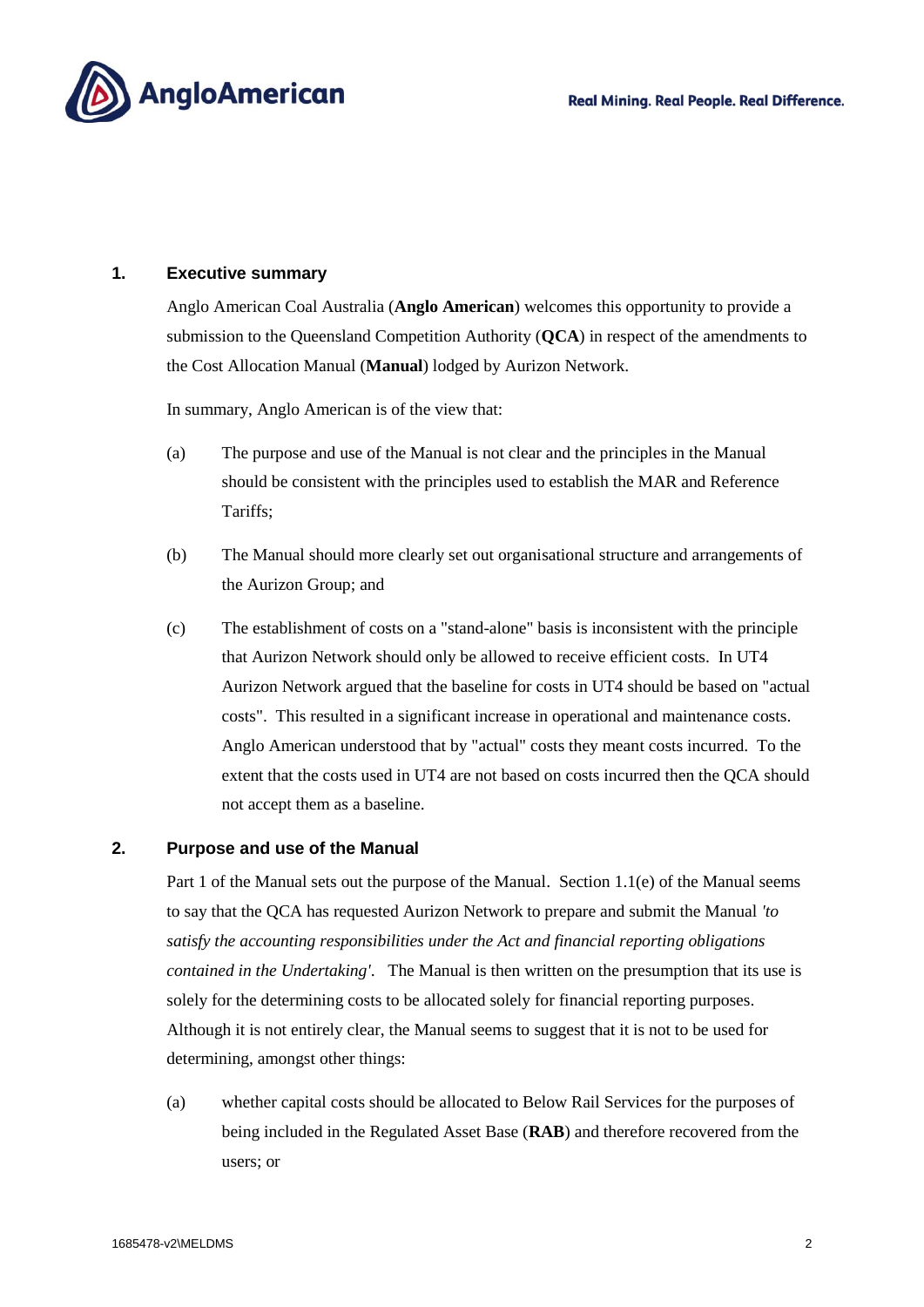

(b) whether operational expenditure should be allocated to Below Rail Services for the purposes of determining operational and maintenance expenditure for the Maximum Allowable Revenue (**MAR**).

Anglo American has not seen the request and is unable to comment on whether the request is limited to using the Manual for the purposes of constructing the Financial Statements. In any event, Anglo American believes that the Manual should be used for the additional purposes listed above.

As the QCA is aware, the customers have almost no visibility on the cost build-up nor on its approach to allocating costs for the purposes of establishing the MAR and Reference Tariffs. For the remainder of this submission Anglo American has made comments based on the assumption that the principles contained in the Manual for the purposes of allocation of costs are the same principles applied in establishing the MAR and Reference Tariffs.

### **3. Review of costing manual and inconsistency**

Section 2.3 of the Manual provides that Aurizon Network may seek amendments to the Manual at any time and sets out a process whereby the QCA may approve or not approve that amendment.

Section 159 of the QCA Act provides that the QCA may revise the manual from time to time. It is important that the QCA has the ability to seek amendments to the Manual. Sections 167 and 168 of the QCA Act set out a clear order of priority in terms of inconsistency between fundamental documents. That order is the QCA Act, the access agreement and then the access undertaking. However, this order of priority does not specify where in the order the Manual sits.

Anglo American believes that it is clear that the terms of the Manual are subject to the QCA Act. However, to avoid any doubt about whether section 2.3 of the Manual is attempting to specify that the process for all amendments to the Manual, it would be preferable for section 2.3 to specify that the QCA may require amendments to the Manual, or draft its own amendments to the Manual as long as it complies with section 159(3) of the QCA Act.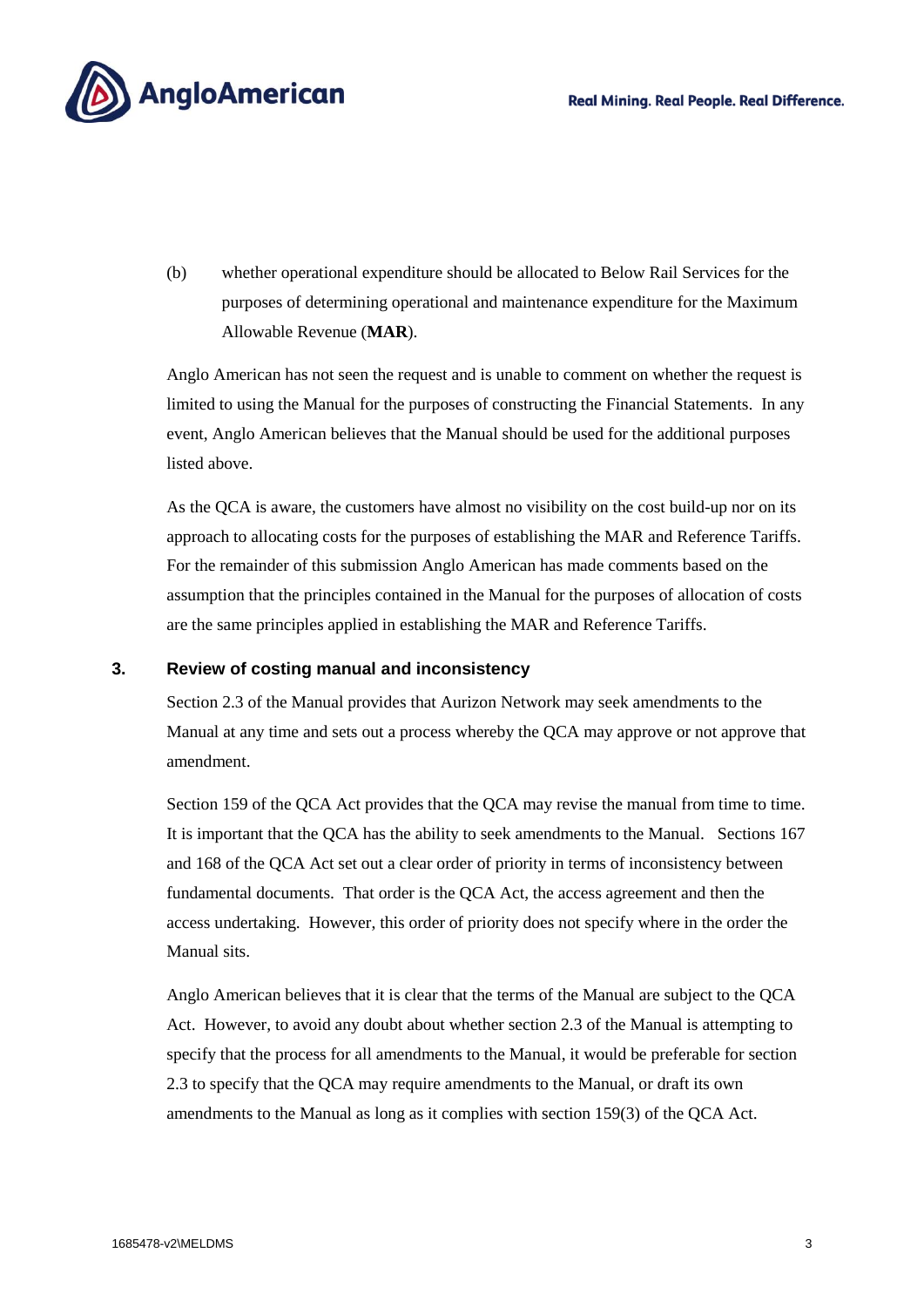

### **4. Organisational Structure**

Section 3.1 of the Manual deals with the organisational structure and states that Schedule B illustrates the Aurizon Structure. The section also states that the organisational structure is intended to facilitate the separation of the management of Below Rail Services.

It seems to Anglo American that there are business areas which sit outside of Aurizon Network Pty Ltd but which provide corporate overhead services to Aurizon Network. The business areas set out in Schedule B are:

- (a) Finance;
- (b) Strategy;
- (c) Business development;
- (d) Business sustainability;
- (e) Enterprise services; and
- (f) Human resources.

Section 4.3.3.8(a) of the Manual refers to business support costs being provided to Aurizon Network as including the EVP, Finance, Regulation and Commercial Development. However, section 4.3.7(d) of the Manual seems to say that there are costs to be allocated in respect of Enterprise Services, Human Resources, Strategy, Safety and Board and CEO.

It is not clear precisely what areas provide corporate overhead services to Aurizon Network and, if so, to what extent they do so. Aurizon Network should be required to provide a more detailed explanation of the services provided and the extent of the services provided.

Also, it is not clear precisely where the Aurizon Group's interests in other aspects of the supply chain are held. For example, it is not clear where the 15% interest in Aquila Resources Pty Ltd is held. Schedule B would benefit from a traditional company structure diagram showing interests held in other companies.

Anglo American submits that the QCA should request Aurizon Network to set out in more detail the corporate structure of the Aurizon Group in Schedule B.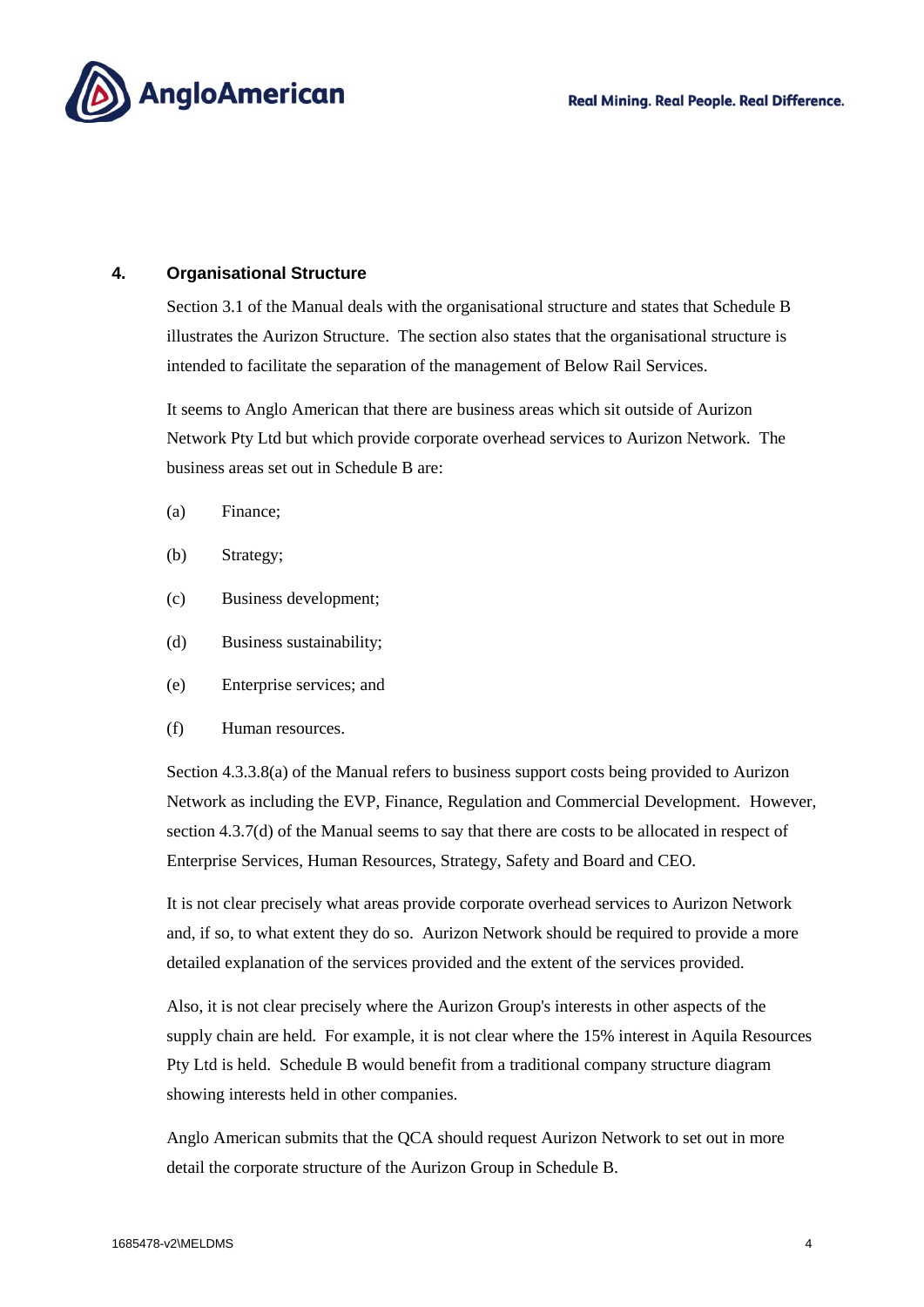

## **5. Establishment of costs on a 'stand-alone' basis**

Anglo American has never queried the foundational principle that costs should be built up on the basis of a stand-alone business. This concept has been historically included in the Access Undertaking and relied on as a fundamental element of Aurizon Network cost build up; specifically, that the MAR is developed by relying on the calculation of efficient costs incurred for the Stand Alone provision of Access for Train Services.<sup>1</sup>

Anglo American notes, however, that establishing the MAR for a vertically integrated business (such as the Aurizon Group) on the basis of stand-alone business model ignores a number of practical realities for the operation of that business. For example:

- (a) **insurance costs:** while the Aurizon Group has group corporate insurance (and, assumedly, some level of discounts relating to the scope of that insurance policy), the insurance costs relied on to calculate the MAR are those that Aurizon Network would be required to pay if it received insurance on a stand alone basis. There is undoubtedly a difference in the cost of these two insurance premiums, and yet the component charged to users is the hypothetical cost of Aurizon Network operating alone; and
- (b) **building / rent costs:** while a number of Aurizon Network's buildings and facilities are utilised by both above and below rail companies (as well as other parts of the Aurizon Group), where a building contains any Aurizon Network presence it is Anglo American's understanding that the entire cost of that building is allocated to below rail on the basis that this would have been the associated cost if Aurizon Network did operate on a stand-alone basis.

Anglo American notes that these are only two examples of situations where Aurizon Network's actual incurred costs do not meet those of the hypothetical stand-alone service provider, and yet users are required to pay a premium for services when Aurizon Network does not outlay the cost. Anglo American believes that in the current economic circumstances to continue to allow a vertically integrate (or to remain integrated) to undertake a cost build

 1 See the *2010 Access Undertaking*, cl 6.2.2(b).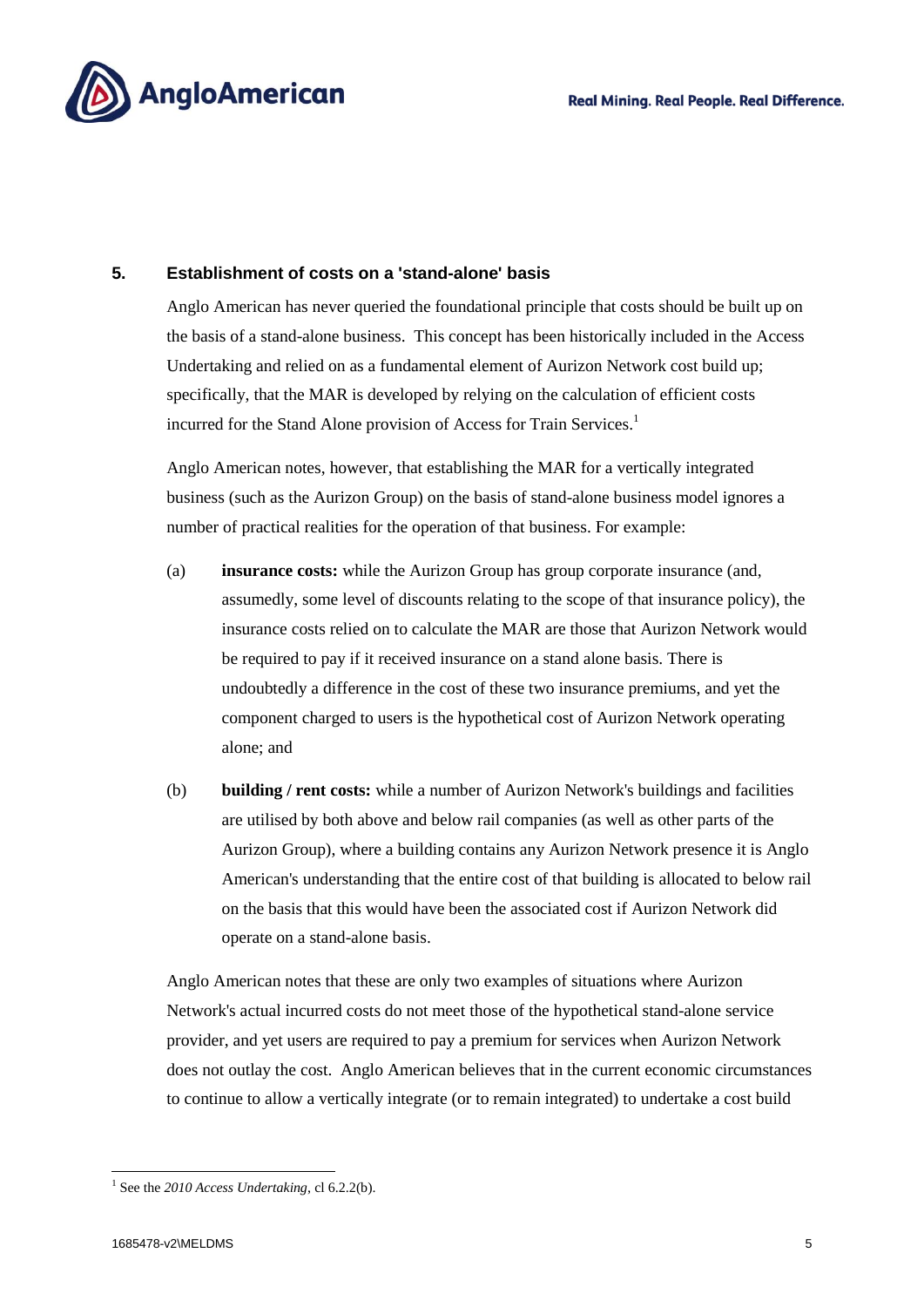

up based on costs that it will never incur (because it is a vertically integrated business) is inconsistent with the fundamental pricing principles in the QCA Act.

Essentially, Aurizon Network (and the broader Aurizon Group) receive efficiency benefits of vertical integration and yet users do not obtain these benefits but are forced to accept the negative elements of vertical integration (eg, breaches of ringfencing protocols or increased supplier power), in fact to the contrary, the MAR build-up specifically *prevents* users from receiving any benefits of efficiencies.

Anglo American believes that the continued reliance on using a hypothetical stand-alone business to calculate the MAR is inappropriate. It ignores the practical reality that the Aurizon Group is actually vertically integrated, rewards Aurizon Network for expenses that it does not incur, disincentivises Aurizon Network to operate efficiently (as it will receive a premium whether or not it is efficient), and passes no benefits on to users. Rather than relying on the stand-alone business model, Anglo American submits that the Manual should focus on the practical realities of Aurizon Network's business structure, and that all cost build-up should be done in relation to either actual or estimated costs, with a reconciliation at a set period to align the MAR with the costs to the Aurizon Network business.

It should also be noted that in its UT4 submission Aurizon Network sought to justify its significant increase in costs and asked the QCA to establish costs for the UT4 period based upon "actual" costs. It seems that those costs were not "actual" costs but costs of a hypothetical stand-alone business. Anglo American believes that the QCA should not accept the hypothetical costs but establish costs for UT4 based on the "actual" costs incurred.

#### **6. Allocation process**

Anglo American does not purport to have any understanding as to how the allocation of expenses occurs, and the Manual does not much enlighten readers who have no access to the black box.

The table on page 16 (of the tracked version of the Manual) refers to an allocation between coal and non-coal only for Train Operations Management. Anglo American assumes that the QCA does not allow costs for all of the other items in that table in relation to non-coal trains to be part of the cost build-up for coal Reference Tariffs.